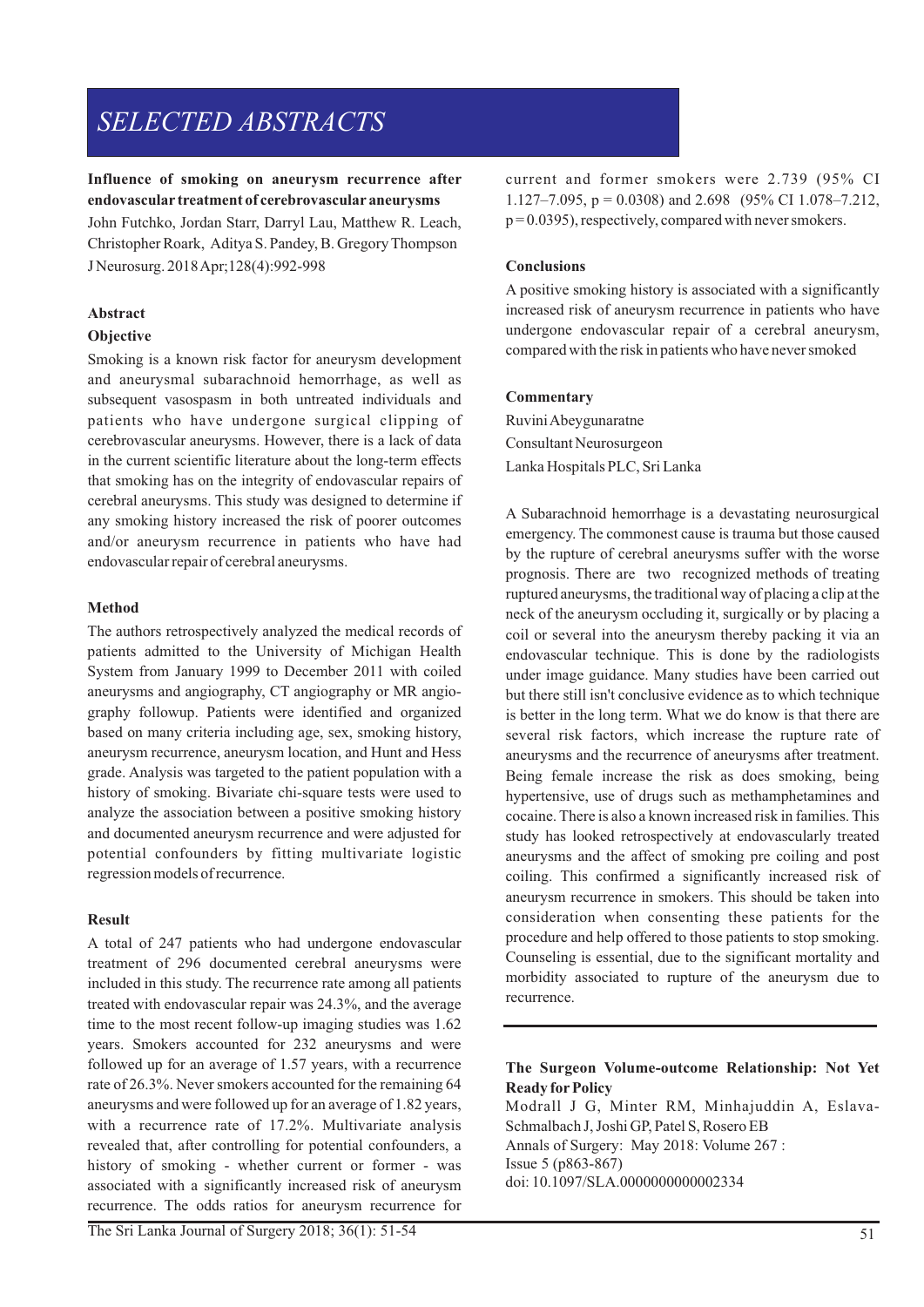### **Objective**

Increasing surgeon volume may improve outcomes for index operations. We hypothesized that there may be surrogate operative experiences that yield similar outcomes for surgeons with a low-volume experience with a specific index operation, such as esophagectomy.

Background: The relationship between surgeon volume and outcomes has potential implications for credentialing of surgeons. Restrictions of privileges based on surgeon volume are only reasonable if there is no substitute for direct experience with the index operation. This study was aimed at determining whether there are valid surrogates for direct experience with a sample index operation - open esophagectomy.

### **Methods**

The Nationwide Inpatient Sample (2003–2009) was utilized. Surgeons were stratified into low and high-volume groups based on annual volume of esophagectomy. Surrogate volume was defined as the aggregate annual volume per surgeon of upper gastrointestinal operations including excision of esophageal diverticulum, gastrectomy, gastroduodenectomy, and repair of diaphragmatic hernia.

### **Results**

In all, 26,795 esophagectomies were performed nationwide (2003–2009), with a crude in-hospital mortality rate of 5.2%. In-hospital mortality decreased with increasing volume of esophagectomies performed annually: 7.7% and 3.8% for low and high-volume surgeons, respectively (P < 0.0001). Among surgeons with a low-volume esophagectomy experience, increasing volume of surrogate operations improved the outcomes observed for esophagectomy: 9.7%, 7.1%, and 4.3% for low, medium, and high-surrogate-volume surgeons, respectively ( $P = 0.016$ ).

### **Conclusions**

Both operation-specific volume and surrogate volume are significant predictors of in hospital mortality for esophagectomy. Based on these observations, it would be premature to limit hospital privileges based solely on operation-specific surgeon volume criteria.

### **Commentary**

Dakshitha P. Wickramasinghe Lecturer in Surgery, Faculty of Medicine, University of Colombo, Sri Lanka

The impact of the volume of procedures performed vs surgical outcomes is important in structuring a healthcare system. This article (1) focuses on outcomes after oesophagectomy and found that surgeons who performed over 5 oesophagectomies or 6 surrogate procedures per year had less post-operative mortality compared to surgeons performing fewer cases. Other researchers have identified this extends to length of hospital stay after surgery (2), functional outcomes (2), post-operative complication (3) and 5-year survival (4). Other studies have highlighted that it's the surgeon volume and not the hospital volume that remains the significant predictor of these outcomes (5).

These are important concerns for surgeons managing patients with malignant diseases in Sri Lanka. With the present disparity in the number of surgeons, specialists and resources available, the decision to treat or refer to another centre may be the first crucial decision in managing a patient. This can be further confounded by socio-economic factors of the patients and trends in training surgeons (e.g. selecting a field of "special interest" for general surgeons). The evidence also prejudices against surgeons doing lower volumes at tertiary centres.

Although no Sri Lankan data on volume outcome relationship are available, most surgeons in Sri Lanka perform more than the critical number identified in this study. However, with the increasing number of surgeons and centres, this may soon fall below this value. Therefore, an analysis of local data and evidence based national policies could improve the health care delivery.

### **References**

- 1. Modrall GG, Minter RM, Minhajuddin A, Eslava-Schmalbach J, Joshi GP, Patel S, et al. The Surgeon Volume-outcome Relationship: Not Yet Ready for Policy. *Ann Surg.* 2017;
- 2. Hu JC, Gold KF, Pashos CL, Mehta SS, Litwin MS. Role of surgeon volume in radical prostatectomy outcomes. *J Clin Oncol*. 2003;21(3):401–5.
- 3. Dimick JB, Pronovost PJ, Cowan JA, Lipsett PA, Stanley JC, Upchurch GR, et al. Variation in postoperative complication rates after high-risk surgery in the United States. *Surgery.* 2003;134(4):534–41.
- 4. Birkmeyer JD, Sun Y, Wong SL, Stukel TA. Hospital volume and late survival after cancer surgery. *Ann Surg*. 2007;245(5):777–83.
- 5. Billingsley KG, Morris AM, Dominitz JA, Matthews B, Dobie S, Barlow W, et al. Surgeon and hospital characteristics as predictors of major adverse outcomes following colon cancer surgery: Understanding the volume outcome relationship. *Arch Surg*. 2007;142(1).

# **Adoption of Total Neoadjuvant Therapy for Locally Advanced Rectal Cancer**

Andrea Cercek et al.

JAMAOncol. doi:10.1001/jamaoncol.2018.0071 Published online March 22, 2018.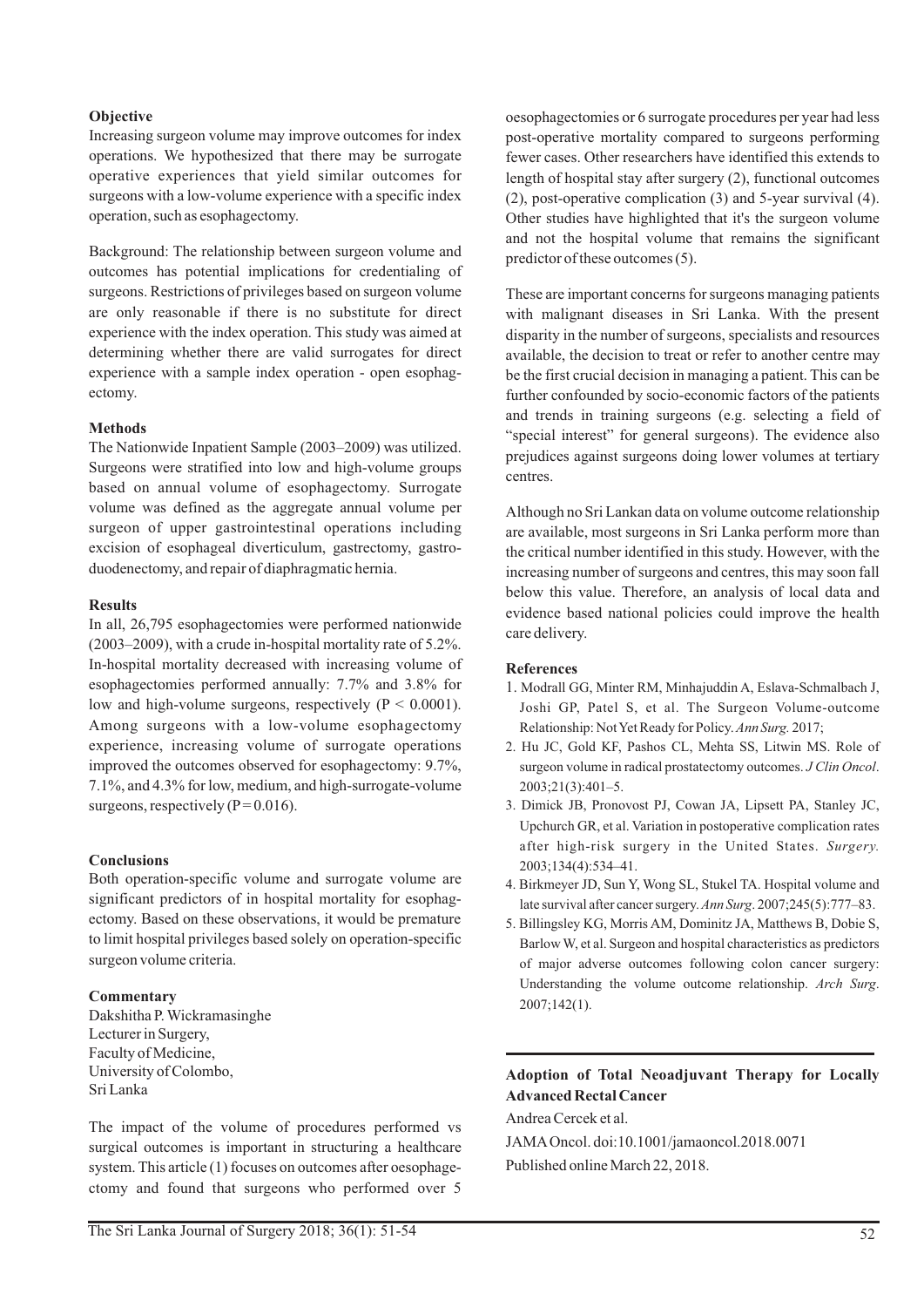### **Abstract**

### **Importance**

Treatment of locally advanced rectal (LARC) cancer involves chemoradiation, surgery, and chemotherapy. The concept of total neoadjuvant therapy (TNT), in which chemoradiation and chemotherapy are administered prior to surgery, has been developed to optimize delivery of effective systemic therapy aimed at micrometastases.

### **Objective**

To compare the traditional approach of preoperative chemoradiation (chemoRT) followed by postoperative adjuvant chemotherapy with the more recent TNT approach for LARC.

### **Design, setting and participants**

A retrospective cohort analysis using Memorial Sloan Kettering Cancer Center (MSK) records from 2009 to 2015 was carried out. A total of 811 patients who presented with LARC (T3/4 or node-positive) were identified.

### **Exposures**

Of the 811 patients, 320 received chemoRT with planned adjuvant chemotherapy and 308 received TNT (induction fluorouracil- and oxaliplatin- based chemotherapy followed by chemoRT).

### **Main outcomes and measures**

Treatment and outcome data for the 2 cohorts were compared. Dosing and completion of prescribed chemotherapy were assessed on the subset of patients who received all therapy at MSK.

### **Results**

Of the 628 patients overall, 373 (59%) were men and 255  $(41\%)$  were women, with a mean (SD) age of 56.7 (12.9) years. Of the 308 patients in the TNT cohort, 181 (49%) were men and 127 (49%) were women. Of the 320 patients in the chemoRT with planned adjuvant chemotherapy cohort, 192 (60%) were men and 128 (40%) were women. Patients in the TNT cohort received greater percentages of the planned oxaliplatin and fluorouracil prescribed dose than those in the chemo RT with planned adjuvant chemotherapy cohort. The complete response (CR) rate, including both pathologic CR (pCR) in those who underwent surgery and sustained clinical CR (cCR) for at least 12 months posttreatment in those who did not undergo surgery, was 36%in the TNT cohort compared with 21% in the chemoRT with planned adjuvant chemotherapy cohort.

### **Conclusions and relevance**

Our findings provide additional support for the National The Sri Lanka Journal of Surgery 2018; 36(1): 51-54

Comprehensive Cancer Network (NCCN) guidelines that categorize TNT as a viable treatment strategy for rectal cancer. Our data suggest that TNT facilitates delivery of planned systemic therapy. Long-term follow-up will determine if this finding translates into improved survival. In addition, given its high CR rate, TNT may facilitate nonoperative treatment strategies aimed at organ preservation.

### **Commentary**

Pramodh Chandrasinghe Faculty of Medicine University of Kelaniya Sri Lanka.

Concept of total neoadjuvant therapy (TNT) that involves a longer chemotherapy regimen following the chemo-radiation (CRT) has causes much debate amongst the scientific community. Argument for it appears to be scientifically sound as it aligns with the theory of cancer being a systemic disease from early stage . As long as the primary tumour does not cause obstruction of the rectum it is sensible to address the micro-metastasis, which is eventually responsible for cancer specific death. Delaying the chemotherapy due to surgery for a non-obstructing tumour gives time for the micro-metastases to consolidate at the new site. An argument against it is that it delays surgery that may cause the tumour to advance locally and metastasize as well. Both arguments are not yet backed by a survival advantage although oncologists tend to increasingly recommend TNT. This study done at the Memorial Sloan-Kettering Cancer center in New York suggests the possibility of total neoadjuvant therapy being superior to CRT plus adjuvant therapy in locally advanced rectal cancer. Their study revealed that those having TNT had 1) better tolerance and completion rates of chemotherapy, 2) higher complete response rate (clinical and pathological) and 3) higher nonoperate rates due to complete pathological response. The study further elaborates on observing the same advantage when the difference in time between chemotherapy and surgery in the two groups was adjusted for. It would be interesting to observe the 5 and 10 year survival data from this cohort and pooled data from other centers in the future. The trend may be shifting towards more comprehensive chemotherapy regimens preoperatively for LARC with increase understanding in cancer biology and improved staging with MRI imaging.

### **Reference**

- 1. Redig AJ, McAllister SS. Breast cancer as a systemic disease: a view of metastasis. *J Intern Med*. 2013 Aug;274(2):113–26.
- 2. Boland PM, Fakih M. The emerging role of neoadjuvant chemotherapy for rectal cancer. *J Gastrointest Oncol*. AME Publications; 2014 Oct;5(5):362–73.